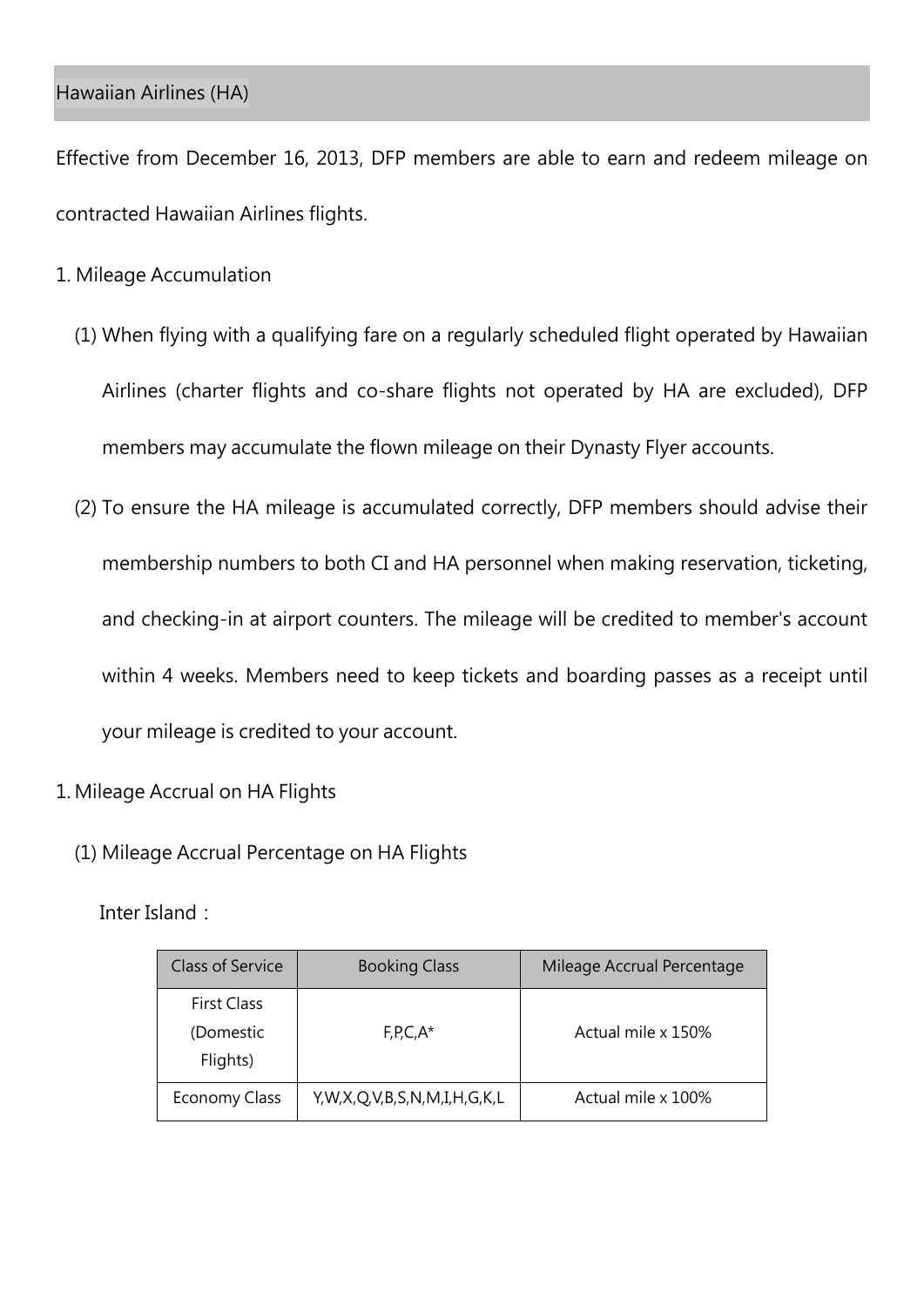Transpacific (Hawaii- US Mainland):

| <b>Class of Service</b>                | <b>Booking Class</b> | Mileage Accrual Percentage |
|----------------------------------------|----------------------|----------------------------|
| First Class (U.S.<br>Mainland Flights) | F, P, C, A           | Actual mile x 150%         |
| <b>Economy Class</b>                   | Y,W,X,Q,V,B,S,N,M    | Actual mile x 100%         |
|                                        | I, H, G, K, L        | Actual mile x 50%          |

Hawaii-International:

| <b>Class of Service</b>                             | <b>Booking Class</b> | Mileage Accrual Percentage |
|-----------------------------------------------------|----------------------|----------------------------|
| <b>Business Class</b><br>(International<br>Flights) | J,P,C,A              | Actual mile x 150%         |
| <b>Economy Class</b>                                | Y,W,X,Q,V,B,S,N,M    | Actual mile x 100%         |
|                                                     | I, H, G, K, L        | Actual mile x 50%          |

Remarks: Booking classes not listed in above chart are not eligible for mileage accrual.

- (2) The Mileage earned on Hawaiian Airlines flights can be combined with other DFP miles in a member's account for award redemption, but cannot be counted toward qualification for Gold, Emerald or Paragon membership.
- (3) The flown mileage of a flight can only be credited to either CI or HA (Hawaiian Miles) frequent flyer program. Once credited, the mileage will not be transferred to another program.
- 3. Mileage Correction

If you have any questions regarding your mileage with HA flights, please contact DFP Service Hotline and provide the boarding passes and photocopies of tickets as well as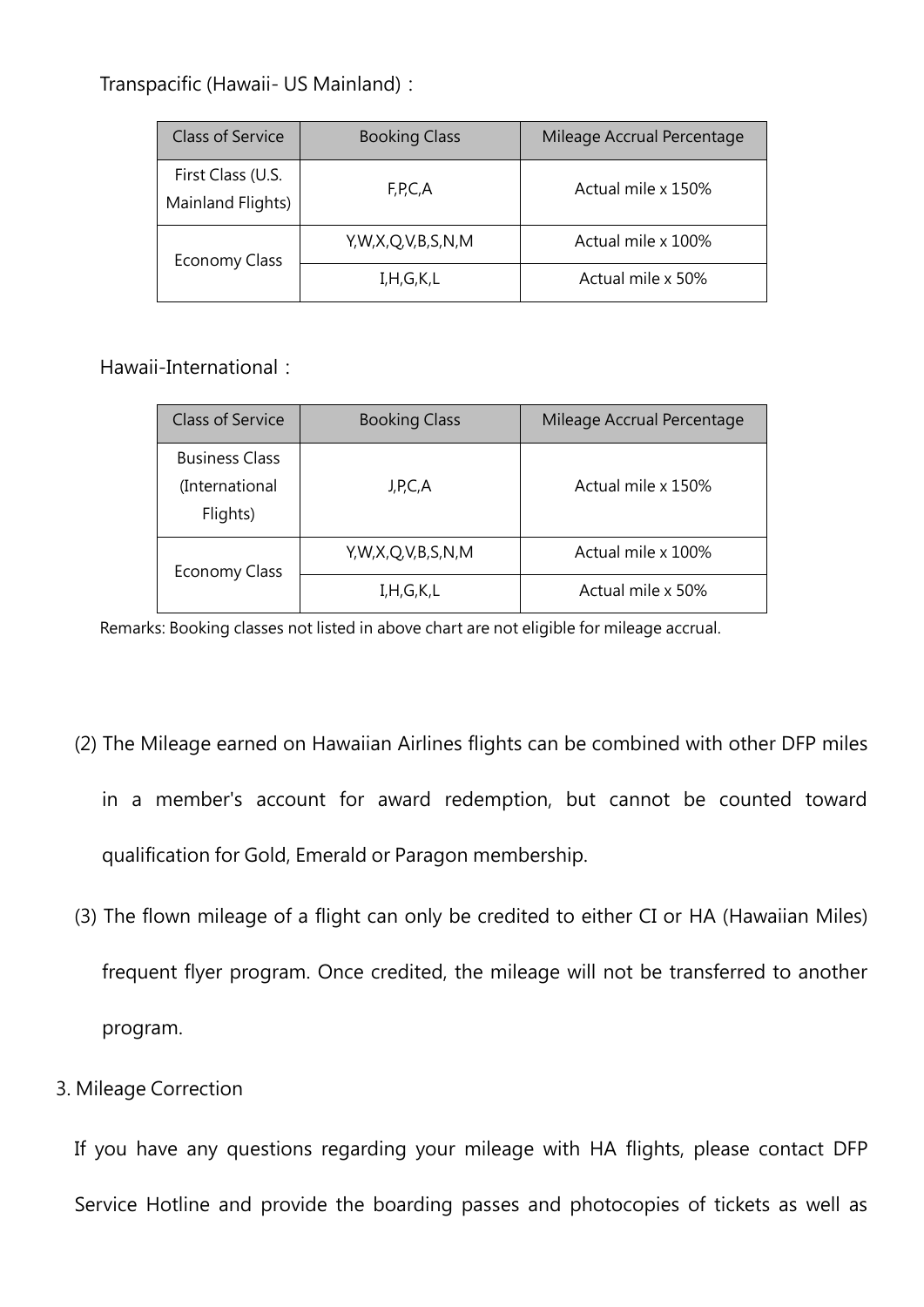membership card number within 6 months of flight's departure. China Airlines will amend your mileage within 6 weeks after verification with HA. Please keep all receipts until your missing mileage has been credited to your DFP accounts.

## 4. Award Ticket

(1) Award levels

According to specified mileage required, DFP members are entitled to redeem round trip ticket awards for traveling on self-operated, scheduled Hawaiian Airlines flights of some specific regions under the designated code "HA". The award routes and mileage levels are as follows: (effective from December 16, 2013)

| Area |                                                                               | Round Trip Award Ticket |                                |  |
|------|-------------------------------------------------------------------------------|-------------------------|--------------------------------|--|
|      |                                                                               | <b>Economy Class</b>    | <b>First or Business Class</b> |  |
|      |                                                                               | Mileage                 | Mileage                        |  |
| A    | Neighbor Island                                                               | 25,000                  | 45,000                         |  |
| B    | Between Hawaii and<br>North America                                           | 40,000                  | 80,000                         |  |
| C    | Between Hawaii and<br>South Pacific (Pago<br>Pago, Samoa, Papeete,<br>Tahiti) | 60,000                  | 100,000                        |  |
| D    | Between Hawaii and<br>Australia/ New<br>Zealand                               | 120,000                 | 180,000                        |  |
| E    | Between Hawaii and<br>Taiwan, Japan and<br>Korea                              | 110,000                 | 160,000                        |  |

\* Award Booking Classes: First or Business Class - D, Economy Class - T ·

\*Hawaiian Airlines provide two-cabin-class services depending on routes.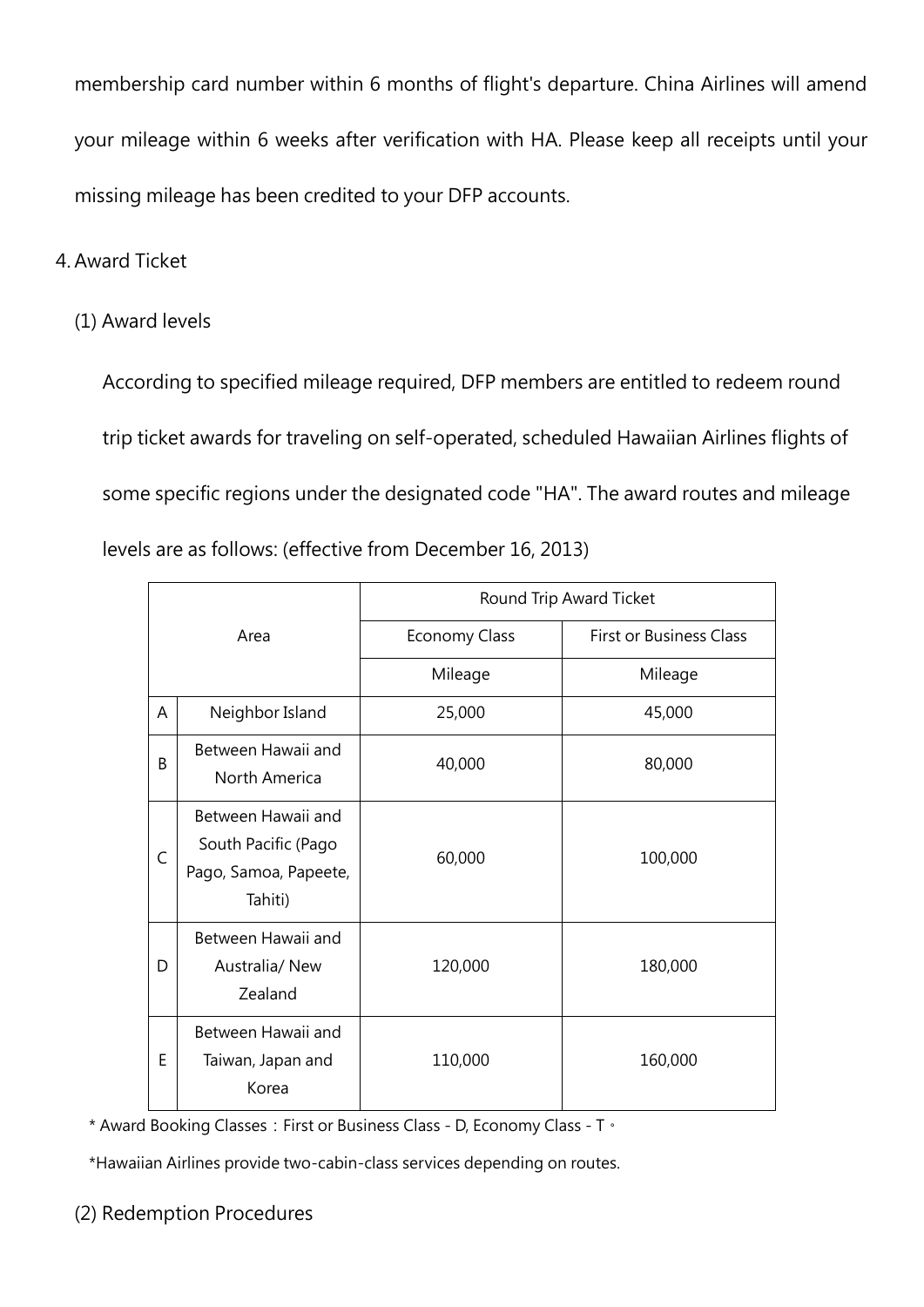- a. DFP members should make sure they have sufficient mileage for redeeming Hawaiian Airlines award tickets.
- b.When requesting Hawaiian Airlines ticket awards, DFP members must confirm their reservations in advance by calling China Airlines reservation and inform that they are requesting Hawaiian Airlines award ticket travels. Failure to do so will result in cancellation of the reservation and denial of ticket issuance for their awards.
- c. After reservation, members may proceed to China Airlines downtown ticketing office for award ticket issuance before ticket time limit. (Airport counters do not issue or re-issue award tickets.)
- (3) Points to Note
	- a. Ticket holders are responsible for all applicable taxes, federal inspection fees, terminal facility fees, customs user and immigration fees, insurance surcharge and any other fees or surcharges applicable to award tickets.
	- b.Award travels are subject to special limitations on seating availability on Hawaiian Airlines flights.
	- c. Each award ticket is valid for one year from the date of issuance. The full journey must be completed within the validity period.
	- d. HA's award ticket is limited to a round-trip travel between two eligible cities and no stopover en-route is permitted. However, one open-jaw is allowed for each award ticket.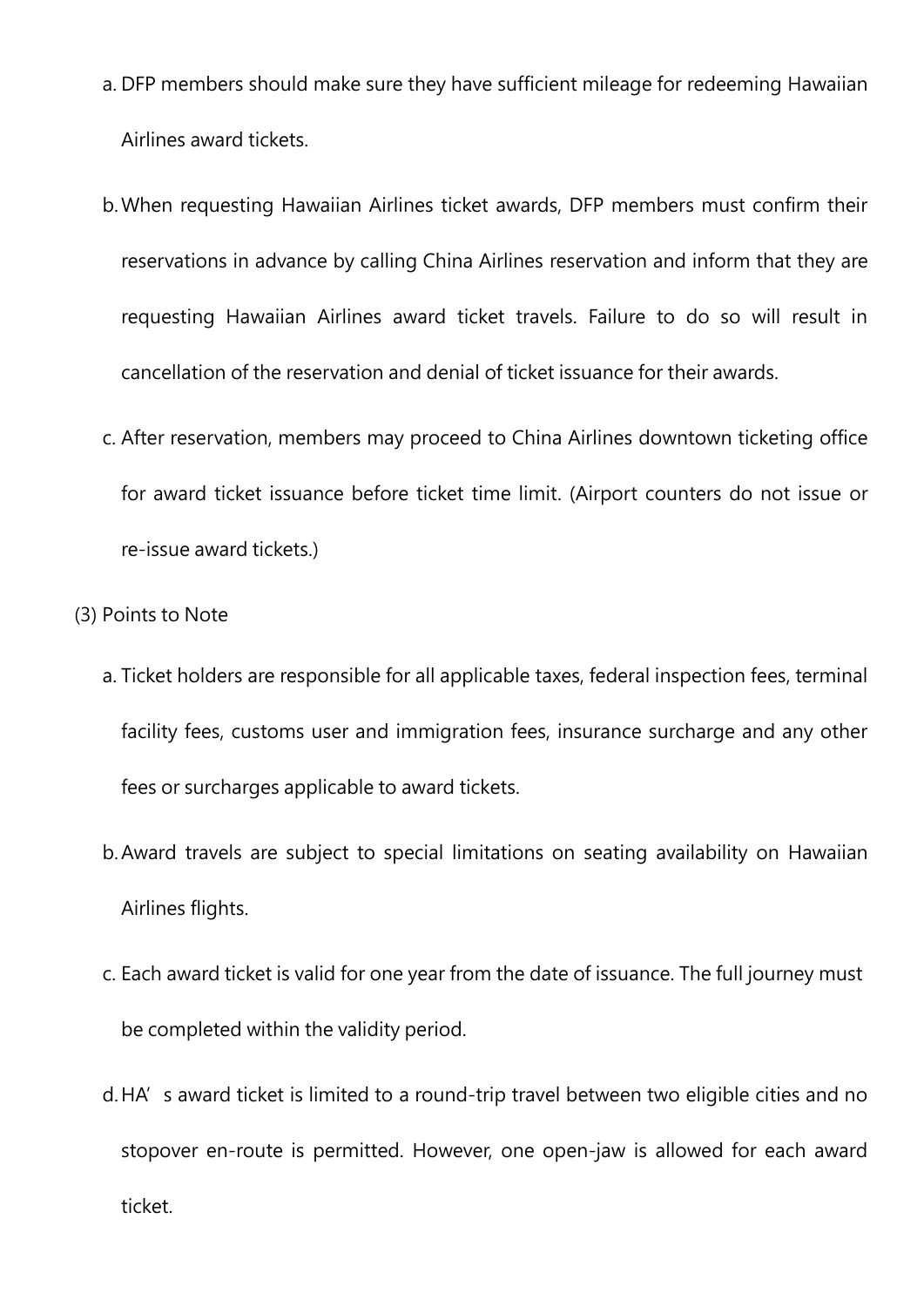- ※ Open-jaw travel is defined as traveling to one destination from a point of origin and returning from another city to the same point of origin, or vice versa.
- e. The endorsement of the award tickets of Hawaiian Airlines flights to any other carriers requested by DFP members will not be permitted. The passenger name on the award ticket may not be changed once the award ticket is issued.
- f. After the issuance of an award ticket, the award flight may be changed for a different date. The new flight should be subject to Hawaiian Airlines' seat limitations and the original expiry date of the award ticket.

g. Reroute and refund of the award tickets:

※Refunding or rerouting of the award ticket is not permitted after the commencement of travel.

- ※ A route change for an unused award ticket is permitted. The new ticket will be subject to the expiry date of the original award ticket. The new route must be the same level of mileage requirement as the original ticket.
- ※ A handling fee of USD100 or its equivalent in local currency will be charged for each change of every award ticket.
- ※ Member may apply to refund wholly unused award ticket with a handling charge of USD100 or its equivalent in local currency.
- ※ In the event of a Hawaiian Airlines current day or advance flight cancellation, Hawaiian Airlines agrees to re-accommodate DFP member's award travel on another Hawaiian Airlines' flight. In the case of any such cancellation, Hawaiian Airlines will not be liable for any damages or expenses sustained by DFP members.
- i. Award travels on Hawaiian Airlines flights may not be sold, bartered or purchased.

Any award obtained in this manner will be void. If a person other than the person named on the award attempts to use the award, it will be void and travel will be denied.